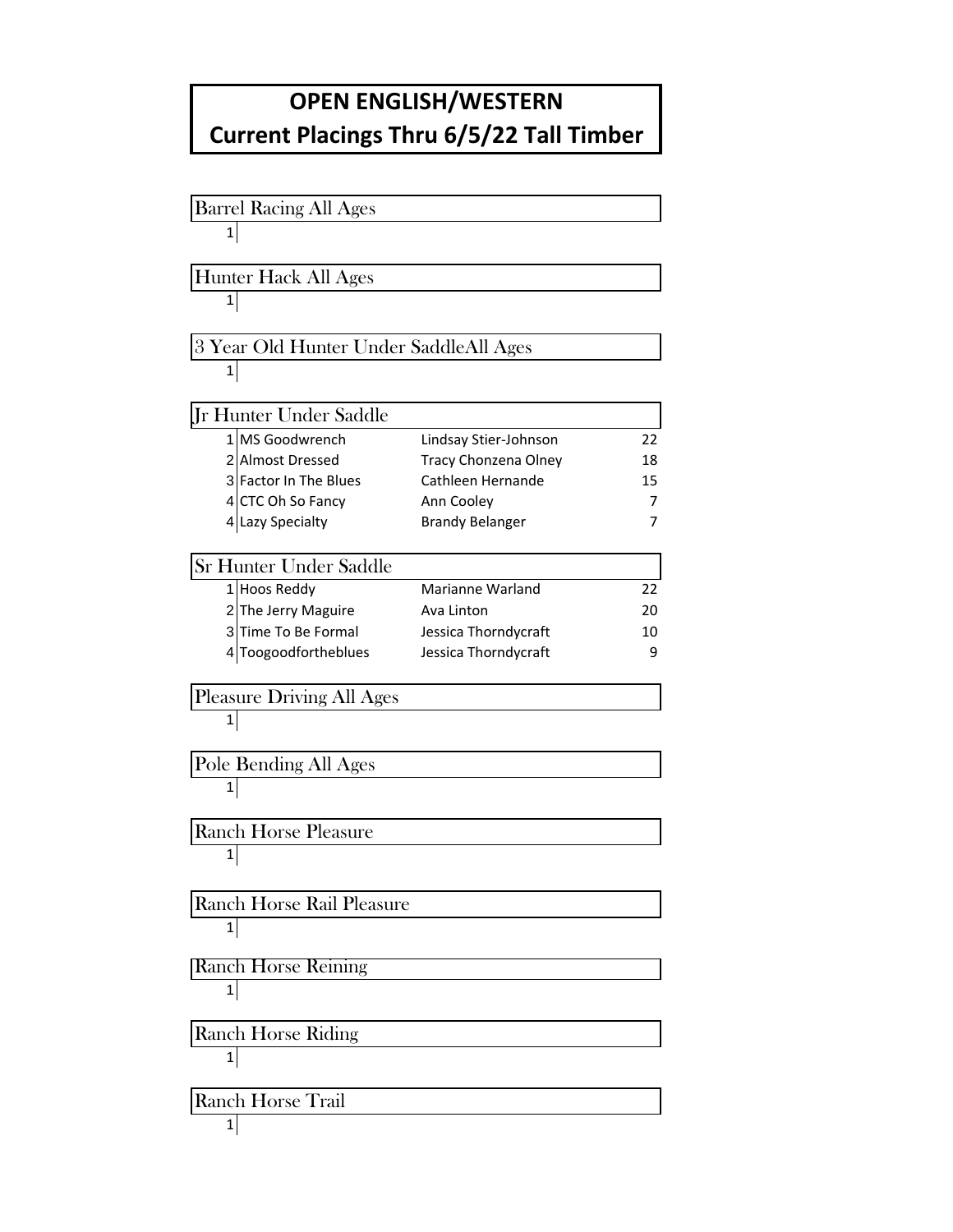## Reining All Ages

## 

Stakes Race All Ages 

| <b>I</b> r Trail |                                       |                        |    |
|------------------|---------------------------------------|------------------------|----|
|                  |                                       | Hannah Gruver          | 16 |
|                  | 1 Ima Lazy Cowboy<br>2 Lazy Specialty | <b>Brandy Belanger</b> | 8  |
|                  | 3 CTC Oh So Fancy                     | Ann Cooley             | 4  |

| <b>Sr</b> Trail        |                     |    |  |  |
|------------------------|---------------------|----|--|--|
| 1 JZA Jewelontherange  | Christina Hackworth | 21 |  |  |
| 2 The Batt Boy         | Kristina Boyer      | 20 |  |  |
| 3 A Lady With Assets   | Madison Wojcek      | 14 |  |  |
| 4 Im Fantasized        | Jocelyn Krieg       | 9  |  |  |
| 5 VS Kixstart My Heart | Robyn Ewing         | 7  |  |  |
| 6 Hotroddin N The USA  | Layla Perrine       | 5  |  |  |

Utility Driving All Ages

3 Year Old Western Pleasure 

| Jr Western Pleasure |                   |                        |    |
|---------------------|-------------------|------------------------|----|
|                     | 1 Good To Know    | Tammi Ocumpaugh        | 18 |
|                     | 2 Lazy Specialty  | <b>Brandy Belanger</b> | 16 |
|                     | 3 CTC Oh So Fancy | Ann Cooley             | 4  |

| <b>Sr Western Pleasure</b> |                       |    |  |
|----------------------------|-----------------------|----|--|
| 1 The Batt Boy             | Kristina Boyer        | 16 |  |
| 2 A Special Work Of Art    | Jeannie Gretz         | q  |  |
| 3 Someone Like You         | Deneen King           | 8  |  |
| 4 Daddys First Recruit     | Shawn Kingma          |    |  |
| 4 Lopin With Swagger       | <b>Christine Meng</b> |    |  |
| Toogoodfortheblues         | Jessica Thorndycraft  |    |  |

Jr Western Riding

$$
\begin{array}{c|c}\n1 \\
1\n\end{array}
$$

Sr Western Riding